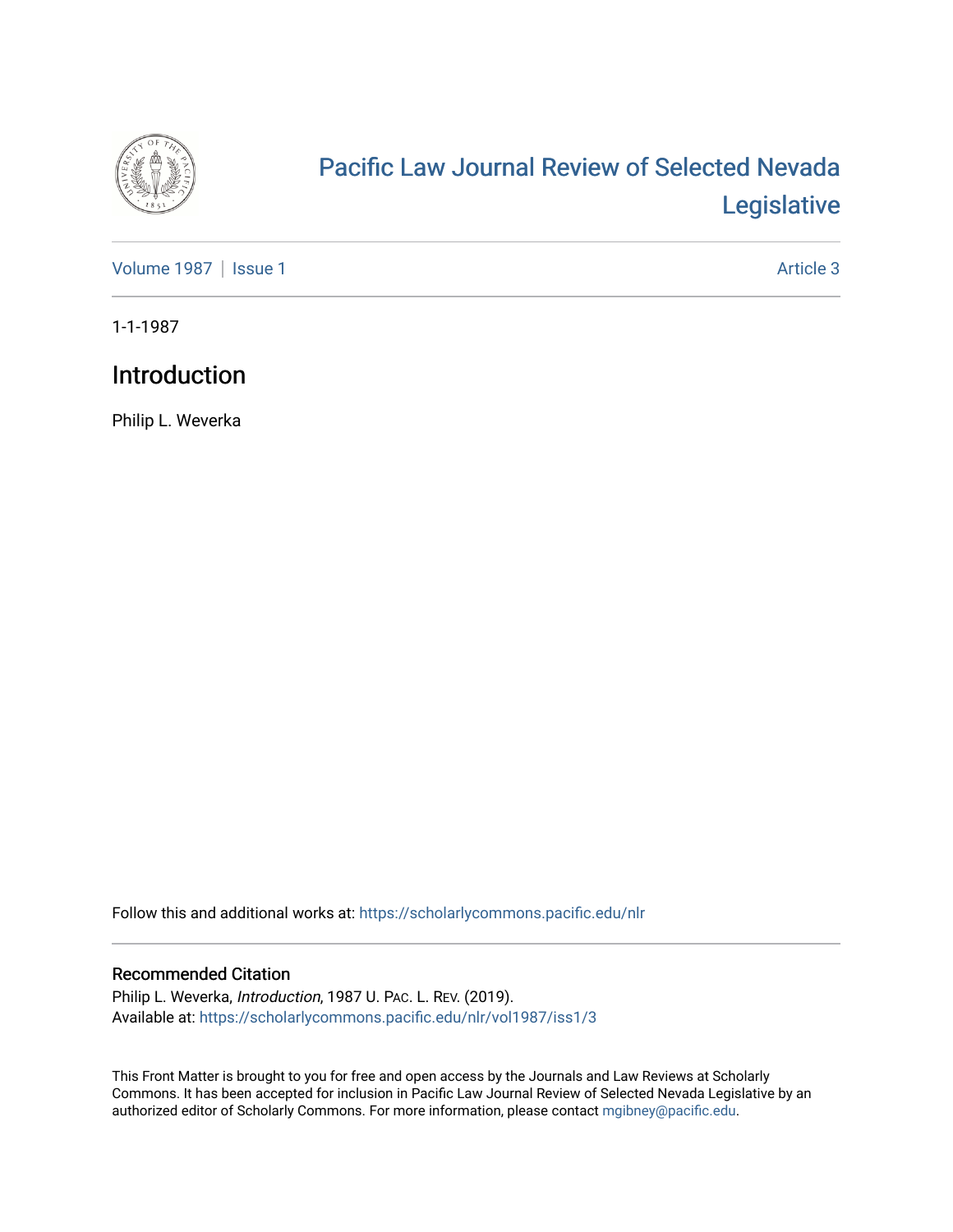## **Introduction**

Legislation continually affects our lives, not only as attorneys, but as informed members of society. Awareness of legislative change is essential for anyone in the Nevada legal community. One change, for example, may impact upon a client's legal remedy or defense. Changes often concern the procedures surrounding a course of action, and other changes influence conduct in our everyday lives. Still others indicate trends in society which will eventually lead to further changes in the law.

With this understanding, the editors and staff of the *Pacific Law Journal*  present the fourth bi-annual Review of Selected Nevada Legislation. Our purpose is to select significant legislation enacted during the 1987 session and to analyze those changes by comparing prior and existing law with new law. In selecting legislation for analysis in the Review, the editors use the following criteria: (1) Whether the bill will affect the practicing bar, or judiciary; (2) whether the bill will impact upon the work of legal specialists; and (3) whether the bill will interest the attorney as a community leader. In order to promote the continuity of the publication, the editors also considered whether a particular subject was reviewed in previous issues of the Review.

Each review begins with a description of the topic area, a listing of sections affected by the bill, the bill and chapter numbers, and the author of the bill.! The effect date of the legislation is July 1, 1987, unless specifically noted otherwise in the heading. To faciliate access to specific code sectiohs affected by the bills analyzed in this Review is located at the end of this issue. In addition, two tables for cross-referencing bill numbers with chapter numbers are provided to aid further in funding particular legislation.

Certain terms are used consistently throughout the Review and are worthy of definition. The term "prior law" refers to the law in effect before the enactment of the 1987 legislation, but which is no longer in effect after passage of the new legislation. "Existing law" refers to law which was in effect before the passage of the 1987 legislation, and which remains in effect after the passage of the new legislation.

The publication of the Legislative Review requires the efforts of many individuals connected with the *Pacific Law Journal.* In light of this, I would like to express my deepest appreciation to my Associate Editors, Jane Randolph, Paul Smith, and Steven Smith, for their endless hours of editing as well as the input and guidance they provided regarding the content and direction of this publication. Furthermore, I would like to thank the Assistant Legislative Editors, Michael Bowman and James T. Hardin; the Editor in Chief, Susan Flanagan; and the entire Managing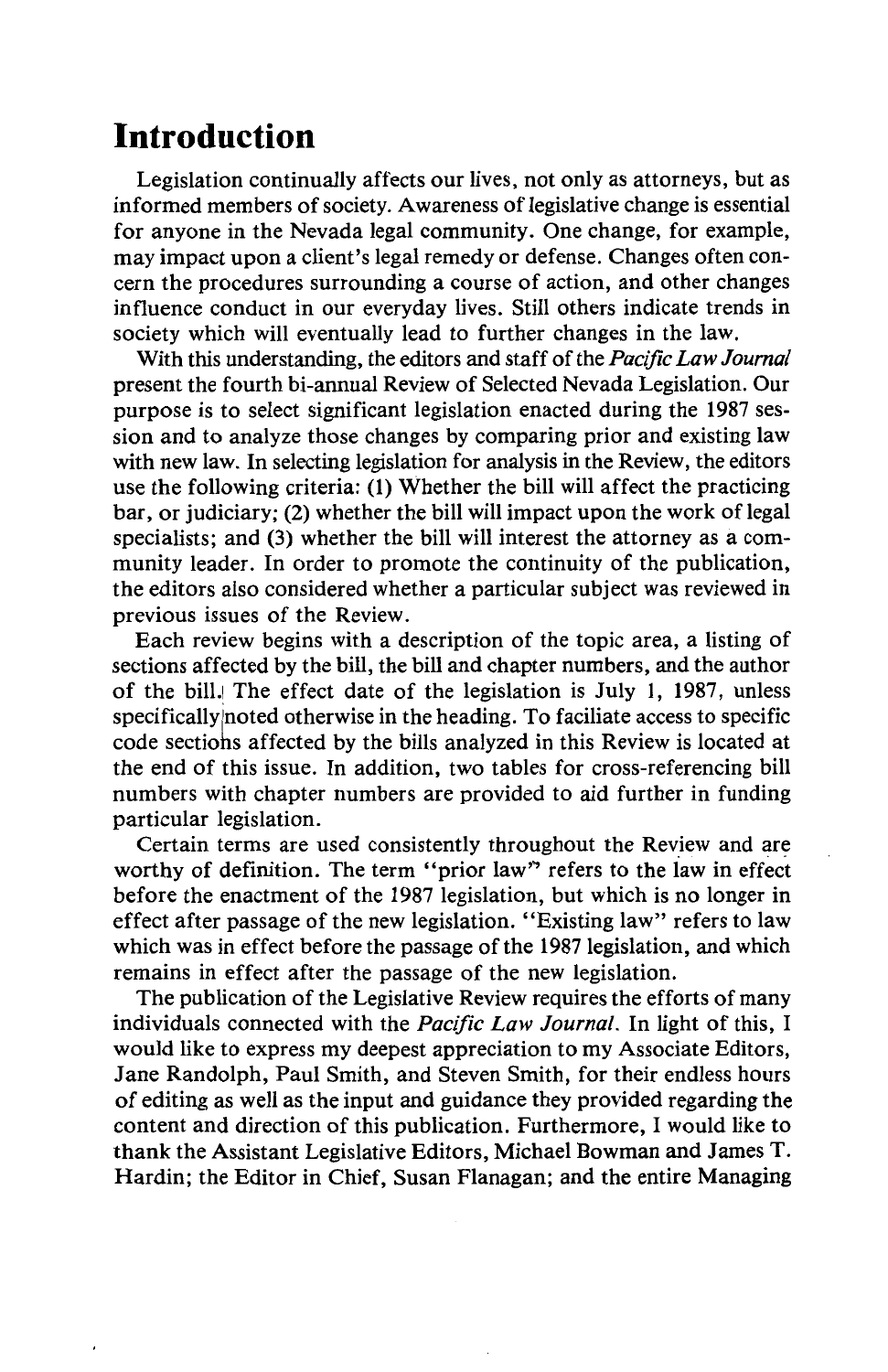Department for making this Review possible. Most significantly, I would like to thank the writers of the Legislative Review Staff. Their dedication and expertise throughout every aspect of the Review has enabled the Pacific Law Journal to present a quality research source to the members of the Nevada bar and to publish a Review which distinguishes the McGeorge School of Law. In recognition of this fact, the initials of each writer has been added to the end of each write-up. In fairness to the writers, I must point out that the number of write-ups a particular writer authored is not necessarily indicative of the writer's contribution to this Review. Rather, most of these differences can be attributed to the legislative process, especially the last few days of the legislative session where many bills die in committee, get vetoed, or get chaptered out.

The entire Legislation Department would like to thank Mr. John DeGraff whose comments and suggestions assisted us in assuring the substantive accuracy of the Review. His insights into the Nevada legislative process make our efforts an educational and beneficial venture. Additionally, we wish to thank Professor Jerome J. Curtis for his guidance and continued support as Advisor to the Pacific Law Journal. Finally, Sharleen Driver, our Secretary, deserves many thanks and praise for her unending support and encouragement.

Philip L. Weverka

*Legislation Editor* .